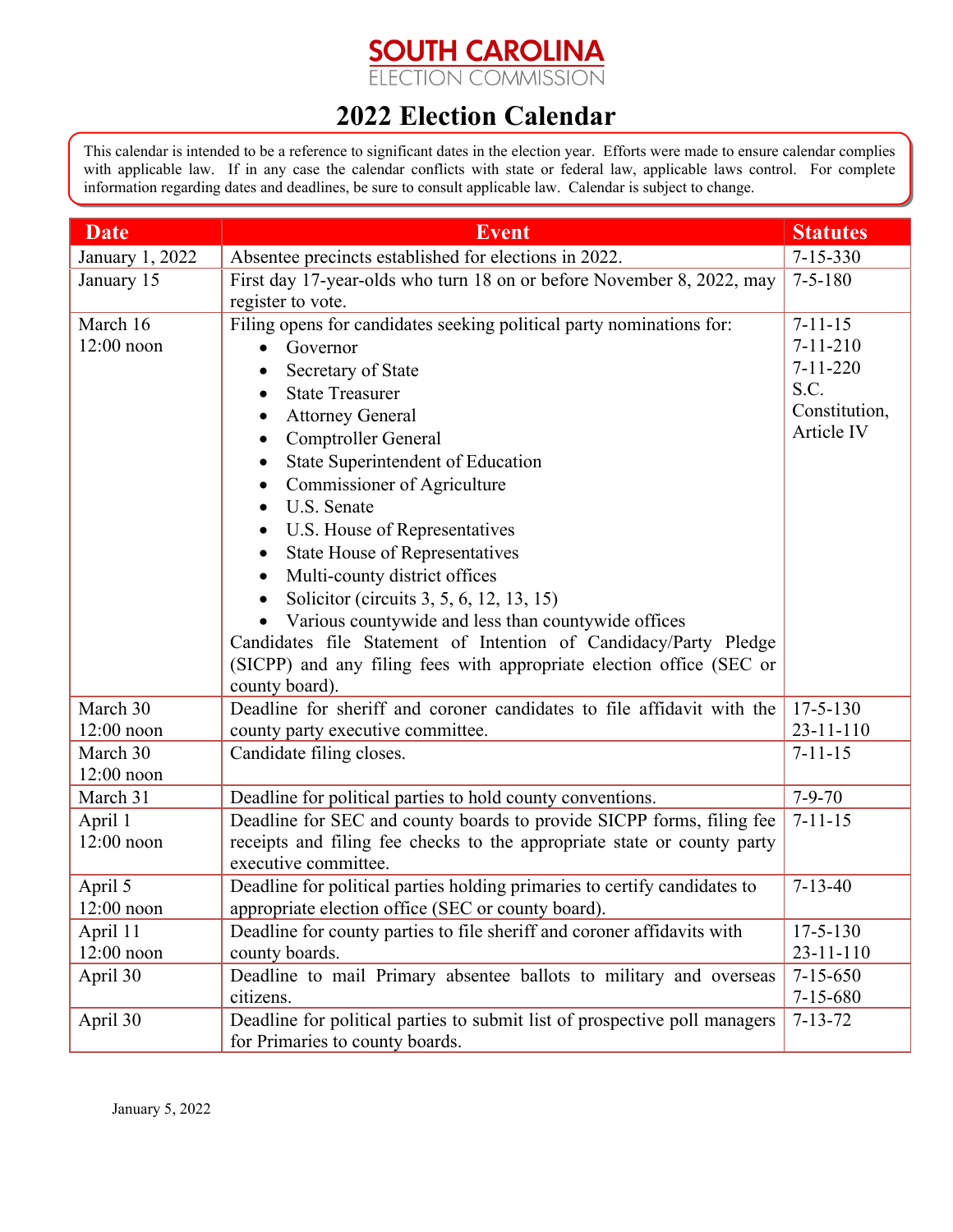| <b>Date</b>     | <b>Event</b>                                                                                                  | <b>Statutes</b> |
|-----------------|---------------------------------------------------------------------------------------------------------------|-----------------|
| May 5           | Latest possible date for parties to publicly announce date of state                                           | $7-9-100$       |
|                 | convention (must be publicly announced at least 10 day prior to state                                         |                 |
|                 | convention).                                                                                                  |                 |
| May 13          | Deadline to register to vote in person for Primaries (unless county board                                     | $7 - 5 - 150$   |
| 5:00 p.m.       | holds weekend hours).                                                                                         |                 |
| May 15          | Deadline for political parties to hold state conventions.                                                     | $7-9-100$       |
| May 15          | Deadline to register to vote online or by fax or email for Primaries.                                         | $7 - 5 - 155$   |
| 11:59 p.m.      |                                                                                                               | $7 - 5 - 185$   |
| May 16          | Deadline to register to vote by mail for Primaries (must be postmarked<br>by this date).                      | $7 - 5 - 155$   |
| May 16          | In-person absentee voting begins at county voter registration and<br>elections offices.                       | $7-13-320(F)$   |
| June 10         | Deadline to apply for an absentee-by-mail ballot for Primaries. Voters                                        | $7 - 15 - 330$  |
| $5:00$ p.m.     | should apply at least one week prior to election day to allow adequate                                        |                 |
|                 | mail time. Applying late puts voters at risk of being unable to return                                        |                 |
|                 | ballots by the deadline of 7:00 p.m. on election day.                                                         |                 |
|                 |                                                                                                               |                 |
| June 11         | Last Saturday prior to Primaries. County boards must hold absentee                                            |                 |
|                 | voting hours from 9:00 a.m. to 1:00 p.m.                                                                      |                 |
| June 13         | Deadline to vote absentee in person for Primaries.                                                            | $7 - 15 - 330$  |
| 5:00 p.m.       |                                                                                                               |                 |
| June 14         | Statewide Primaries. Polls open 7:00 a.m. until 7:00 p.m.                                                     | $7 - 13 - 40$   |
| June 14         |                                                                                                               | $7 - 13 - 60$   |
| $9:00$ a.m.     | Earliest possible time county boards can begin opening absentee-by-mail                                       | $7 - 15 - 420$  |
| June 14         | envelopes and processing ballots.<br>Deadline for county boards to receive absentee-by-mail ballots (military | $7 - 15 - 420$  |
| $7:00$ p.m.     | and overseas voters' ballots accepted through 5:00 p.m., June 15).                                            | $7 - 15 - 700$  |
| June 14         | County boards begin reporting election results locally and through                                            | $7 - 13 - 1110$ |
| After 7:00 p.m. | scVOTES.gov.                                                                                                  | $7 - 13 - 1160$ |
| June 15         | Deadline for county boards to conduct hand-count audit and provide                                            | $7-3-20(C)(2)$  |
| $5:00$ p.m.     | results to SEC.                                                                                               |                 |
| June 16         | Deadline for county boards to:                                                                                | $7 - 17 - 510$  |
| $1:00$ p.m.     | Hold provisional ballot hearing.<br>$\bullet$                                                                 | $7 - 17 - 610$  |
|                 | Complete canvass of votes.                                                                                    | $7 - 17 - 280$  |
|                 | Certify results.                                                                                              |                 |
|                 | Order any necessary runoffs and recounts for county-level offices.                                            |                 |
| June 17         | State Board of Canvassers meets to:                                                                           | $7 - 17 - 510$  |
| $3:00$ p.m.     | Complete canvassing of votes.                                                                                 | $7 - 17 - 610$  |
|                 | Certify results.                                                                                              | $7 - 17 - 280$  |
|                 | Order any necessary runoffs and recounts for state-level offices.<br>$\bullet$                                |                 |
| June 17         | County boards may begin transmitting absentee by mail ballots for                                             | $7 - 15 - 370$  |
| After SEC cert. | Runoff.                                                                                                       |                 |
| June 20         | Deadline for filing protest of Primary with appropriate county or state                                       | $7 - 17 - 520$  |
| $12:00$ noon    | party executive committee.                                                                                    | $7 - 17 - 560$  |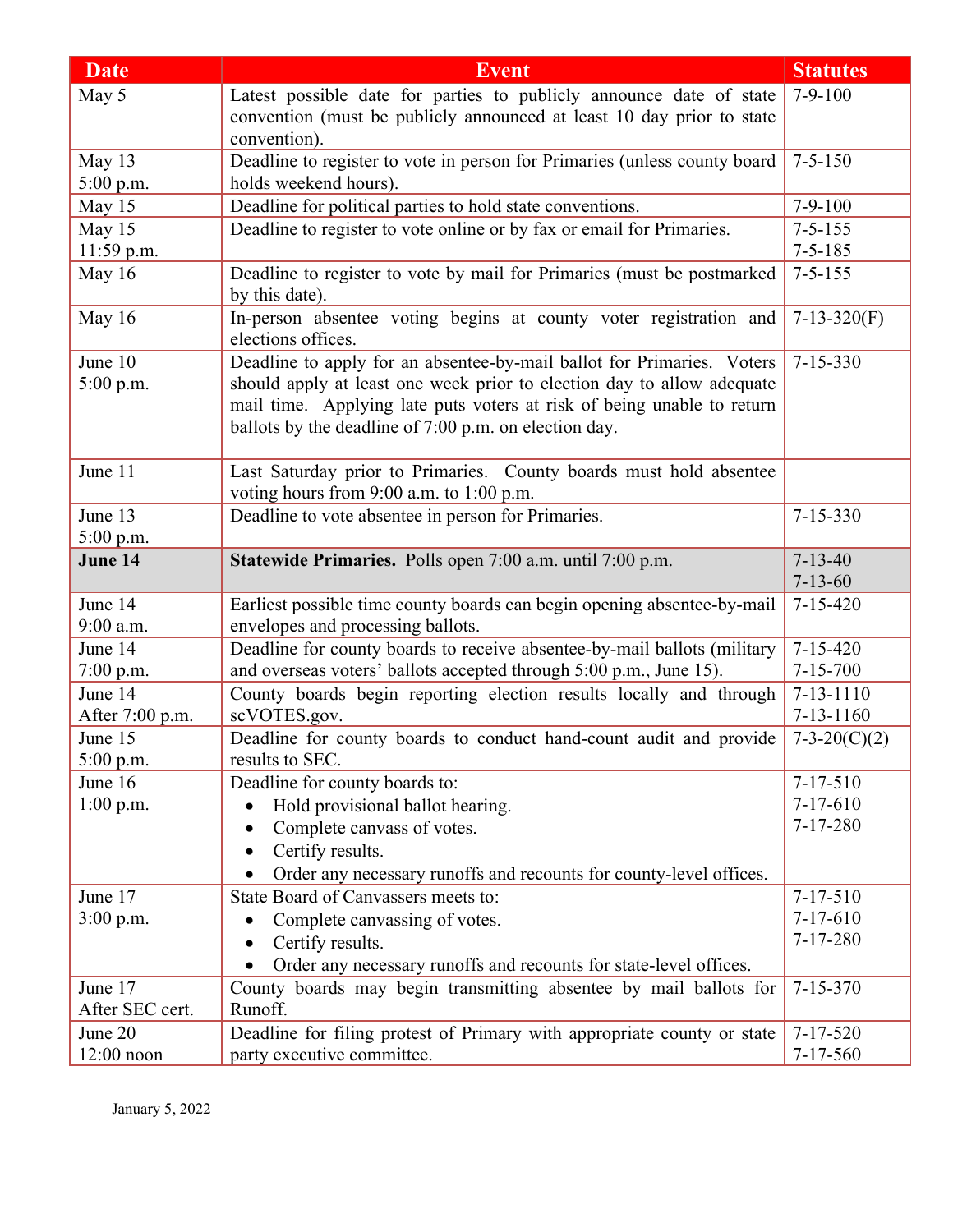| <b>Date</b>     | <b>Event</b>                                                                    | <b>Statutes</b>            |
|-----------------|---------------------------------------------------------------------------------|----------------------------|
| June 23         | Protest hearings held by appropriate county or state party executive            | $7 - 17 - 530$             |
|                 | committee.                                                                      | $7 - 17 - 570$             |
| June 24         | Deadline for notice of appeal to the state party executive committee            | $7 - 17 - 540$             |
| 3:00 p.m.       | from decisions by county party executive committee.                             |                            |
| June 25         | Deadline for state party executive committee to hear appeals.                   | $7 - 17 - 550$             |
| $12:00$ noon    |                                                                                 |                            |
| June 28         | Primary Runoffs. Polls open 7:00 a.m. until 7:00 p.m.                           | $7 - 13 - 40$              |
| June 28         | Earliest possible time county boards can begin opening absentee-by-mail         | $7 - 15 - 420$             |
| 9:00 a.m.       | envelopes and processing ballots.                                               |                            |
| June 28         | Deadline for county boards to receive absentee-by-mail ballots (military        | $7 - 15 - 420$             |
| $7:00$ p.m.     | and overseas voters' ballots accepted through 5:00 p.m., June 29).              | $7 - 15 - 700$             |
| June 28         | County boards begin reporting election results locally and through              | $7 - 13 - 1110$            |
| After 7:00 p.m. | scVOTES.gov.                                                                    | $7 - 13 - 1160$            |
| June 29         | Deadline for county boards to conduct hand-count audit and provide              | $7-3-20(C)(2)$             |
| $5:00$ p.m.     | results to SEC.                                                                 |                            |
| June 30         | Deadline for county boards to:                                                  | $7 - 17 - 510$             |
| $1:00$ p.m.     | Hold provisional ballot hearing.                                                | $7-17-610$                 |
|                 | Complete canvass of votes.                                                      | $7 - 17 - 280$             |
|                 | Certify results.<br>$\bullet$                                                   |                            |
|                 | Order any necessary runoffs and recounts for county-level offices.<br>$\bullet$ |                            |
| July 1          | State Board of Canvassers meets to:                                             | $7 - 17 - 510$             |
| 3:00 p.m.       | Complete canvassing of votes.                                                   | $7 - 17 - 610$             |
|                 | Certify results.                                                                | $7 - 17 - 280$             |
|                 | Order any necessary runoffs and recounts for state-level offices.               |                            |
| July 1          | Deadline for Sheriff candidates to make fingerprints available to SLED          | $23 - 11 - 110$            |
|                 | for search of local, state, and federal files for any criminal record.          |                            |
| July 4          | Deadline for filing protest of Runoff with appropriate county or state          | $7 - 17 - 520$             |
| $12:00$ noon    | party executive committee.                                                      | $7 - 17 - 560$             |
| July 7          | Protest hearings held by appropriate county or state party executive            | 7-17-530<br>$7 - 17 - 570$ |
|                 | committee.                                                                      |                            |
| July 8          | Deadline for notice of appeal to the state party executive committee            | $7 - 17 - 540$             |
| $3:00$ p.m.     | from decisions by county party executive committee.                             |                            |
| July 9          | Deadline for state party executive committee to hear appeals.                   | $7 - 17 - 550$             |
| 12:00 noon      |                                                                                 |                            |
| July 11         | Date on which number of signatures required for candidate petitions is          | $7 - 11 - 70$              |
|                 | determined.                                                                     |                            |
| July 15         | Deadline to submit petition to appropriate election official for name to        | $7 - 13 - 351$             |
| $12:00$ noon    | be placed on General Election ballot.                                           |                            |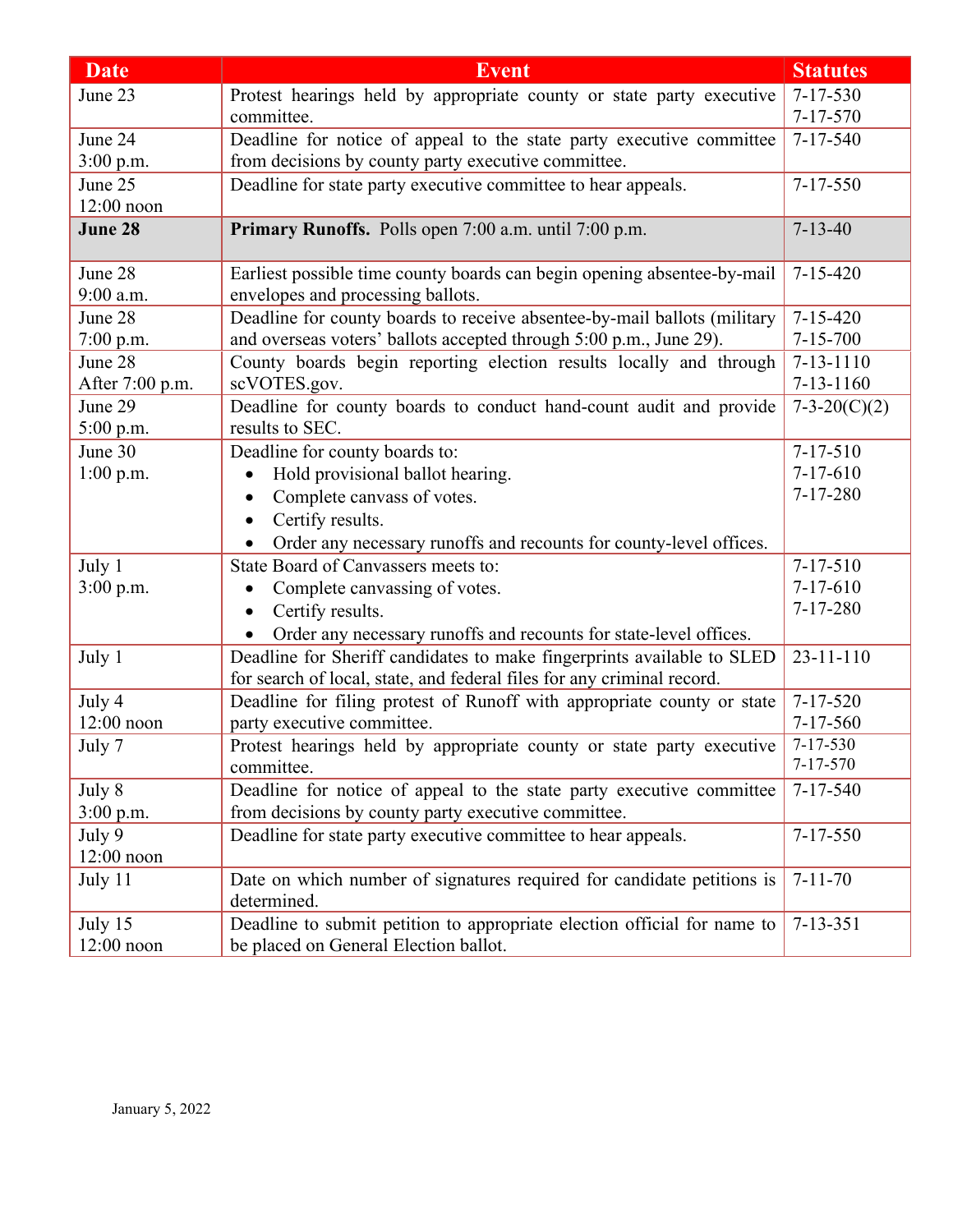| <b>Date</b>             | <b>Event</b>                                                                                    | <b>Statutes</b> |
|-------------------------|-------------------------------------------------------------------------------------------------|-----------------|
| August 15               | a) Deadline to check petitions and certify petition candidates.                                 | $7 - 13 - 350$  |
| $12:00$ noon            | b) Deadline to certify referendum questions to county boards to be                              | $7 - 13 - 351$  |
|                         | placed on General Election ballot.                                                              | $7 - 13 - 352$  |
|                         | c) Deadline for political parties to certify candidates to appropriate                          | $7 - 13 - 355$  |
|                         | county board or SEC.                                                                            |                 |
|                         | d) Deadline for nonpartisan candidates to file and be certified for                             |                 |
|                         | General Election ballot (actual filing deadlines for some non-partisan                          |                 |
|                         | offices could differ according to local legislation).                                           |                 |
| September 24            | Deadline to mail General Election absentee ballots to UOCAVA voters                             | $7 - 15 - 650$  |
|                         | (Uniformed and Overseas Citizens Absentee Voting Act).                                          | $7 - 15 - 680$  |
| October 7               | Deadline to register to vote in person for General Election (unless                             | $7 - 5 - 150$   |
| 5:00 p.m.               | county board holds weekend hours).                                                              |                 |
| October 9               | Deadline to register to vote online or by fax or email for General                              | $7 - 5 - 155$   |
| 11:59 p.m.              | Election.                                                                                       | $7 - 5 - 185$   |
| October 10              | In-person absentee voting begins at county voter registration and<br>elections offices.         | $7-13-320(F)$   |
| October 11              | Deadline to register to vote by mail for General Election (must be<br>postmarked by this date). | $7 - 5 - 155$   |
| November 4              | Deadline to apply for absentee-by-mail ballot for General Election.                             | $7 - 15 - 330$  |
| 5:00 p.m.               | Voters should apply at least one week prior to election day to allow                            |                 |
|                         | adequate mail time. Applying late puts voters at risk of being unable to                        |                 |
|                         | return ballots by the deadline of 7:00 p.m. on election day.                                    |                 |
| November 5              | Last Saturday prior to General Election. County boards must hold                                |                 |
|                         | absentee voting hours from 9:00 a.m. to 1:00 p.m.                                               |                 |
| November 7<br>5:00 p.m. | Deadline to vote absentee in person for General Election.                                       | $7 - 15 - 330$  |
| November 8              | General Election Day. Polls open 7:00 a.m. until 7:00 p.m.                                      | $7 - 13 - 10$   |
|                         |                                                                                                 | $7 - 13 - 60$   |
| November 8              | Earliest possible time county boards can begin opening absentee-by-mail                         | $7 - 15 - 420$  |
| 9:00 a.m.               | envelopes and processing ballots.                                                               |                 |
| November 8              | Deadline for county boards to receive absentee-by-mail ballots (military                        | $7 - 15 - 420$  |
| $7:00$ p.m.             | and overseas voters' ballots accepted through 5:00 p.m., June 15).                              | $7 - 15 - 700$  |
| November 8              | County boards begin reporting election results locally and through                              | $7 - 13 - 1110$ |
| After 7:00 p.m.         | scVOTES.gov.                                                                                    | $7 - 13 - 1160$ |
| November 10             | Deadline for county boards to conduct hand-count audit and provide                              | $7-3-20(C)(2)$  |
| 5:00 p.m.               | results to SEC.                                                                                 |                 |
| November 11             | Deadline for county boards to:                                                                  | $7 - 17 - 10$   |
| $1:00$ p.m.             | Hold provisional ballot hearing.                                                                | $7 - 17 - 280$  |
|                         | Complete canvass of votes.                                                                      |                 |
|                         | Certify results.                                                                                |                 |
|                         | Order any necessary recounts for county-level offices.                                          |                 |
| November 16             | State Board of Canvassers meets to:                                                             | $7 - 17 - 220$  |
| 10:00 a.m.              | Canvass votes.                                                                                  | $7 - 17 - 280$  |
|                         | Certify results.                                                                                |                 |
|                         | Order any necessary recounts for state-level offices.<br>$\bullet$                              |                 |

January 5, 2022